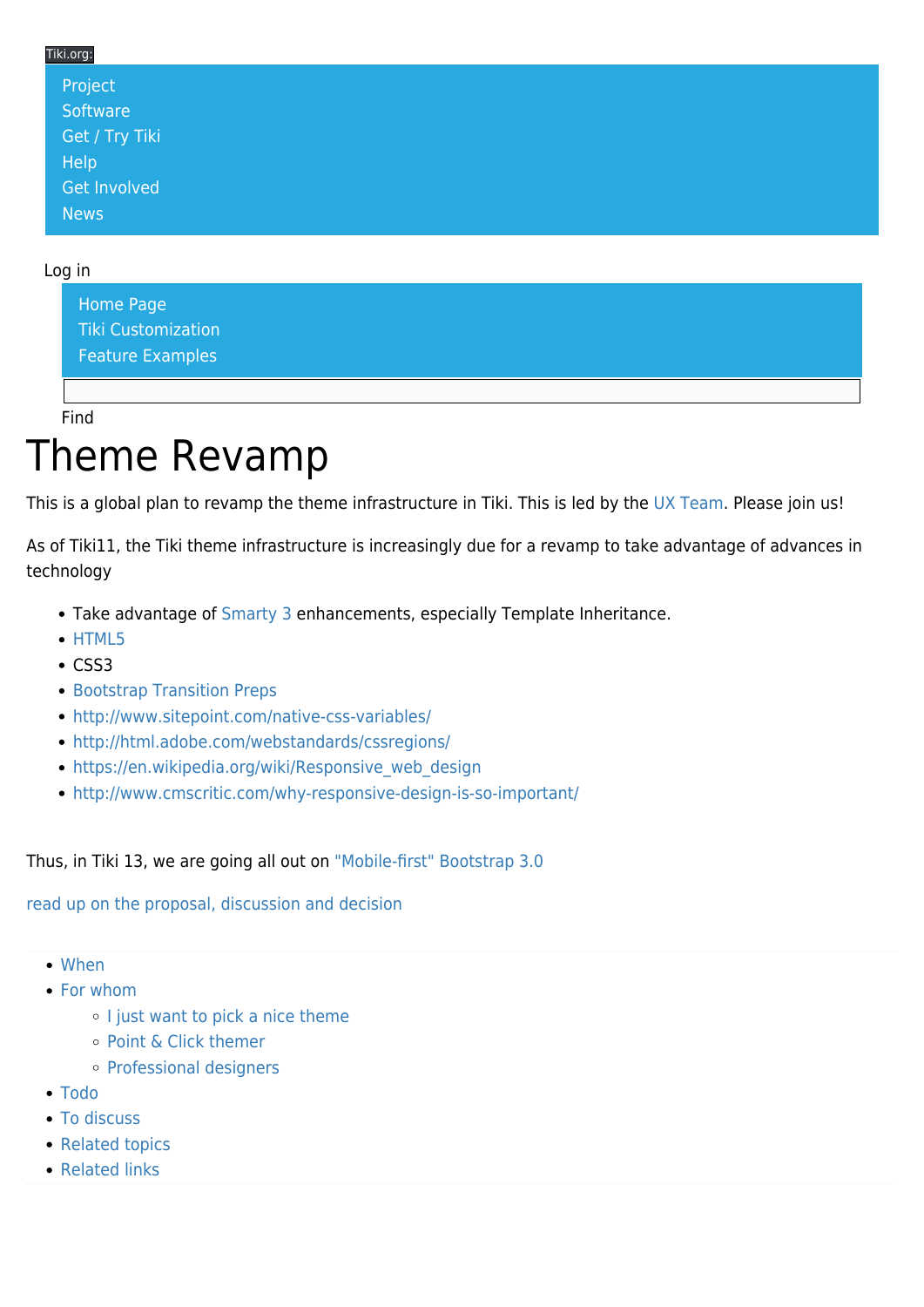## When

- Any non-disruptive work should be done as soon as possible. Ex.: [Fonts](https://themes.tiki.org/Fonts).
- For disruptive work (ex.: CSS consolidation), [Tiki13](http://doc.tiki.org/Tiki13) after the Tiki12LTS would be a great time to revamp the whole theme management in Tiki.

The bulk of the work could be done at one or two [TikiFest Design Revamp](http://tiki.org/TikiFest%20Design%20Revamp)

## For whom

There are 3 target audiences

### I just want to pick a nice theme

Here, we need more nicer bundled themes in Tiki. Ideally, we'd have access to [Web Template Repositories](https://themes.tiki.org/Web-Template-Repositories) like [https://dev.tiki.org/CSS+Frameworks+and+Preprocessors#Bootstrap\\_themes\\_repositories](https://dev.tiki.org/CSS+Frameworks+and+Preprocessors#Bootstrap_themes_repositories)

For them, themes is just one of a thousand features and they just pick it. (Can be documented at doc.tiki.org)

### Point & Click themer

- Improve [Theme Generator](http://doc.tiki.org/Theme%20Generator) or use some like [https://dev.tiki.org/CSS+Frameworks+and+Preprocessors#Bootstrap\\_theme\\_generators](https://dev.tiki.org/CSS+Frameworks+and+Preprocessors#Bootstrap_theme_generators)
- Make it easier to create a menu
- Improve Module handling

### Professional designers

- They like things like Skeleton.css or [http://dev.tiki.org/CSS+Frameworks+and+Preprocessors#Twitter\\_Bootstrap](http://dev.tiki.org/CSS+Frameworks+and+Preprocessors#Twitter_Bootstrap)
- How to avoid to get in their way

All the action should be on themes.tiki.org

## Todo

[Use any font in Tiki \(not just web fonts\) HTML5](http://dev.tiki.org/wish1582)

# To discuss

- [Why Tiki themes never look WOW](http://dev.tiki.org/Why%20Tiki%20themes%20never%20look%20WOW)
- [CSS Frameworks and Preprocessors](http://dev.tiki.org/CSS%20Frameworks%20and%20Preprocessors)